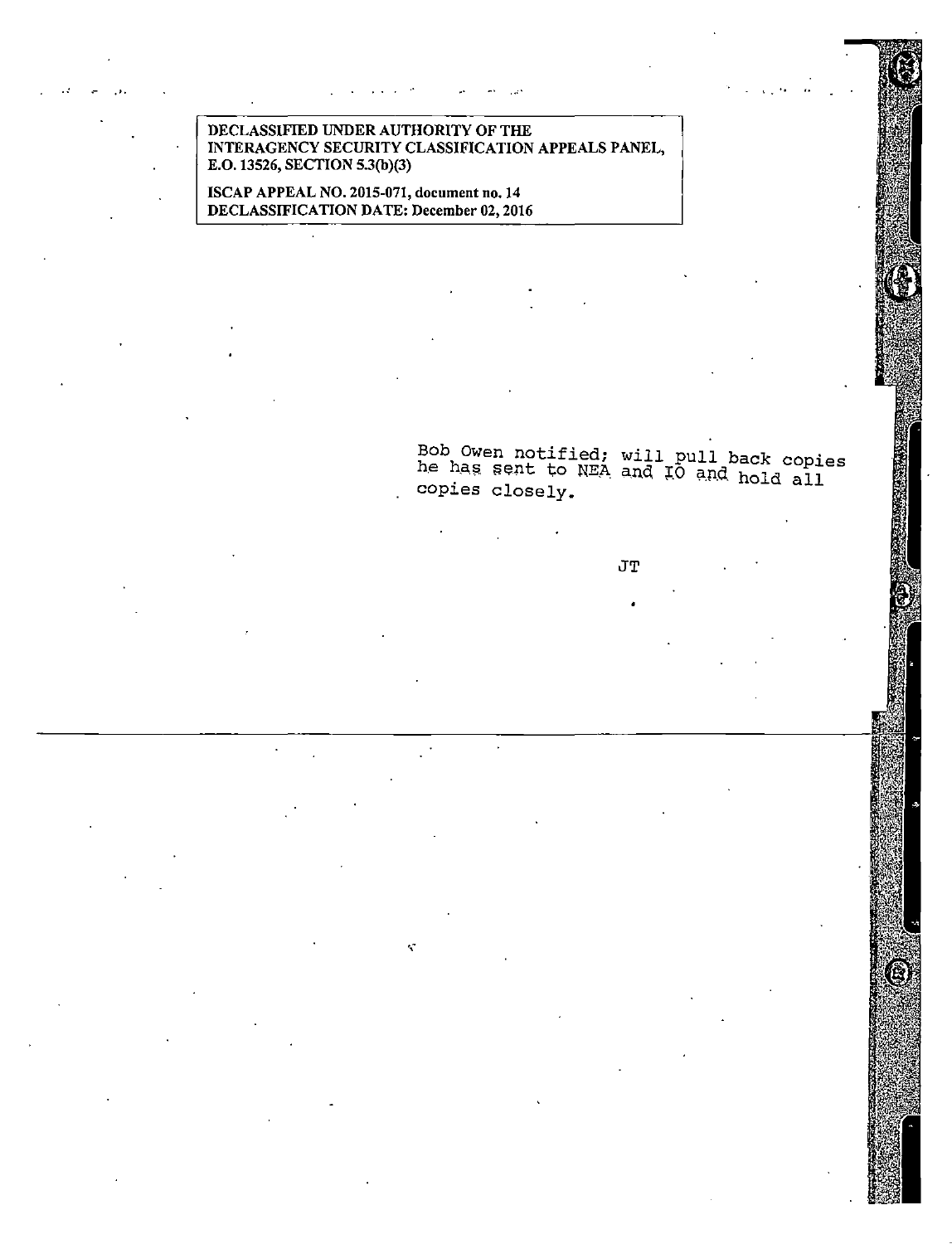

ャ

# DEPARTMENT OF STATE THE LEGAL ADVISER

November 14, 1979

| ٦<br>ייר<br>لتبتنهم |                 | $\bullet$ | ٠ |  |
|---------------------|-----------------|-----------|---|--|
|                     |                 |           |   |  |
|                     |                 |           |   |  |
|                     |                 |           |   |  |
|                     |                 |           |   |  |
|                     |                 |           |   |  |
|                     |                 |           |   |  |
|                     |                 |           |   |  |
|                     |                 |           |   |  |
|                     | 25X9, E.O.13526 |           |   |  |
|                     |                 |           |   |  |
|                     |                 |           |   |  |
|                     |                 |           |   |  |
|                     |                 |           |   |  |
|                     |                 |           |   |  |
|                     |                 |           |   |  |
| $\bullet$           |                 |           |   |  |
|                     |                 |           |   |  |

 $\ddot{\phantom{a}}$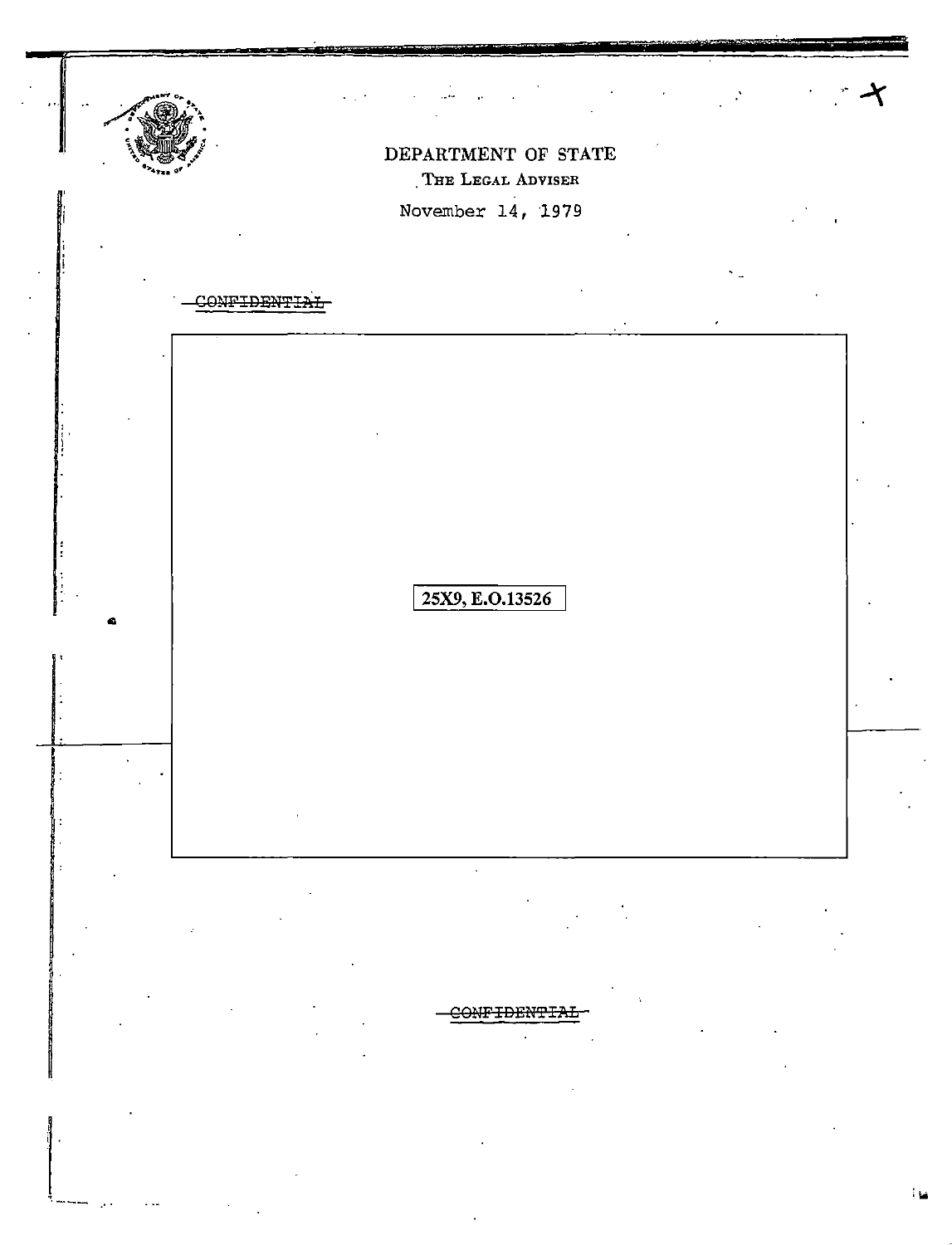|                                    |                                                                                                                                                                                                                                                                                                               | DEPARTMENT OF STATE<br><b>BRIEFING MEMORANDUM</b>                                                                                                                                                                                                                          |                                                                                             |
|------------------------------------|---------------------------------------------------------------------------------------------------------------------------------------------------------------------------------------------------------------------------------------------------------------------------------------------------------------|----------------------------------------------------------------------------------------------------------------------------------------------------------------------------------------------------------------------------------------------------------------------------|---------------------------------------------------------------------------------------------|
|                                    |                                                                                                                                                                                                                                                                                                               | $\mathsf{S}/\mathsf{S}$                                                                                                                                                                                                                                                    |                                                                                             |
|                                    |                                                                                                                                                                                                                                                                                                               |                                                                                                                                                                                                                                                                            |                                                                                             |
|                                    |                                                                                                                                                                                                                                                                                                               |                                                                                                                                                                                                                                                                            |                                                                                             |
|                                    |                                                                                                                                                                                                                                                                                                               |                                                                                                                                                                                                                                                                            |                                                                                             |
|                                    |                                                                                                                                                                                                                                                                                                               |                                                                                                                                                                                                                                                                            |                                                                                             |
|                                    |                                                                                                                                                                                                                                                                                                               |                                                                                                                                                                                                                                                                            |                                                                                             |
|                                    |                                                                                                                                                                                                                                                                                                               |                                                                                                                                                                                                                                                                            |                                                                                             |
|                                    |                                                                                                                                                                                                                                                                                                               |                                                                                                                                                                                                                                                                            |                                                                                             |
|                                    |                                                                                                                                                                                                                                                                                                               |                                                                                                                                                                                                                                                                            |                                                                                             |
|                                    |                                                                                                                                                                                                                                                                                                               | 25X9, E.O.13526                                                                                                                                                                                                                                                            |                                                                                             |
|                                    |                                                                                                                                                                                                                                                                                                               |                                                                                                                                                                                                                                                                            |                                                                                             |
|                                    |                                                                                                                                                                                                                                                                                                               |                                                                                                                                                                                                                                                                            |                                                                                             |
|                                    |                                                                                                                                                                                                                                                                                                               |                                                                                                                                                                                                                                                                            |                                                                                             |
|                                    |                                                                                                                                                                                                                                                                                                               |                                                                                                                                                                                                                                                                            |                                                                                             |
|                                    |                                                                                                                                                                                                                                                                                                               | the control of the control of the                                                                                                                                                                                                                                          |                                                                                             |
|                                    |                                                                                                                                                                                                                                                                                                               |                                                                                                                                                                                                                                                                            |                                                                                             |
|                                    |                                                                                                                                                                                                                                                                                                               | $\mathcal{L}(\mathcal{L}(\mathcal{L}))$ and $\mathcal{L}(\mathcal{L}(\mathcal{L}))$ and $\mathcal{L}(\mathcal{L}(\mathcal{L}))$ . We also also also also the contribution of $\mathcal{L}(\mathcal{L})$                                                                    |                                                                                             |
|                                    |                                                                                                                                                                                                                                                                                                               |                                                                                                                                                                                                                                                                            |                                                                                             |
|                                    |                                                                                                                                                                                                                                                                                                               | $\mathcal{L}^{\mathcal{L}}(\mathcal{L}^{\mathcal{L}})$ and $\mathcal{L}^{\mathcal{L}}(\mathcal{L}^{\mathcal{L}})$ and $\mathcal{L}^{\mathcal{L}}(\mathcal{L}^{\mathcal{L}})$<br>$\mathcal{O}(\mathcal{O}_\mathcal{O})$ . The set of $\mathcal{O}(\mathcal{O}_\mathcal{O})$ | $\mathcal{O}(10^{-10})$                                                                     |
| $\mathcal{O}(\mathcal{O}(\log n))$ | $\label{eq:2.1} \mathbf{a}_{\mathcal{A}} = \mathbf{a}_{\mathcal{A}} \mathbf{a}_{\mathcal{A}} + \mathbf{a}_{\mathcal{A}} \mathbf{a}_{\mathcal{A}} + \mathbf{a}_{\mathcal{A}} \mathbf{a}_{\mathcal{A}} + \mathbf{a}_{\mathcal{A}} \mathbf{a}_{\mathcal{A}} + \mathbf{a}_{\mathcal{A}} \mathbf{a}_{\mathcal{A}}$ | $\mathcal{L}(\mathbf{q},\mathbf{q})$ and $\mathcal{L}(\mathbf{q},\mathbf{q})$ . We can consider the $\mathcal{L}(\mathbf{q},\mathbf{q})$                                                                                                                                   | $\mathcal{F}^{\mathcal{G}}_{\mathcal{G}}$ , where $\mathcal{F}^{\mathcal{G}}_{\mathcal{G}}$ |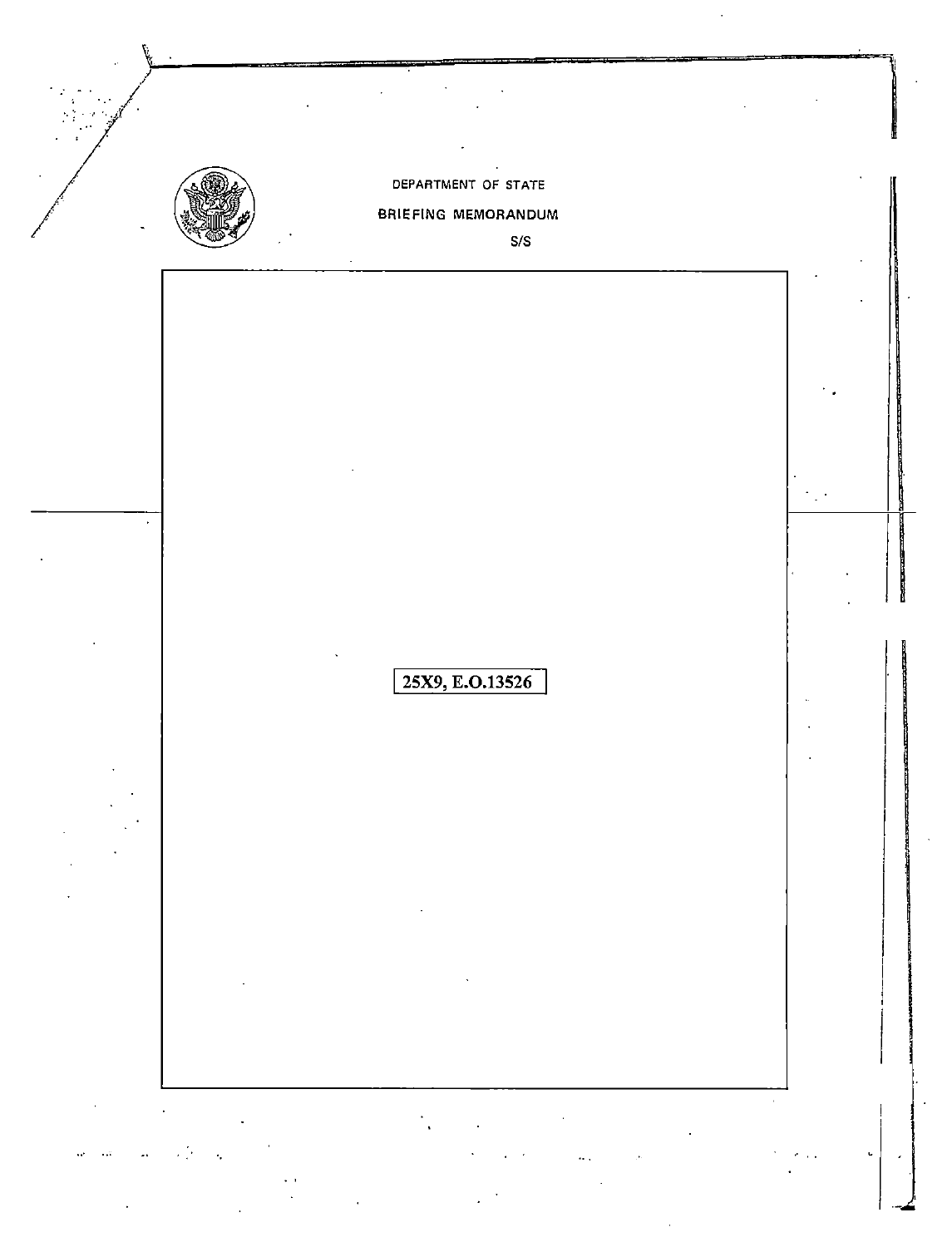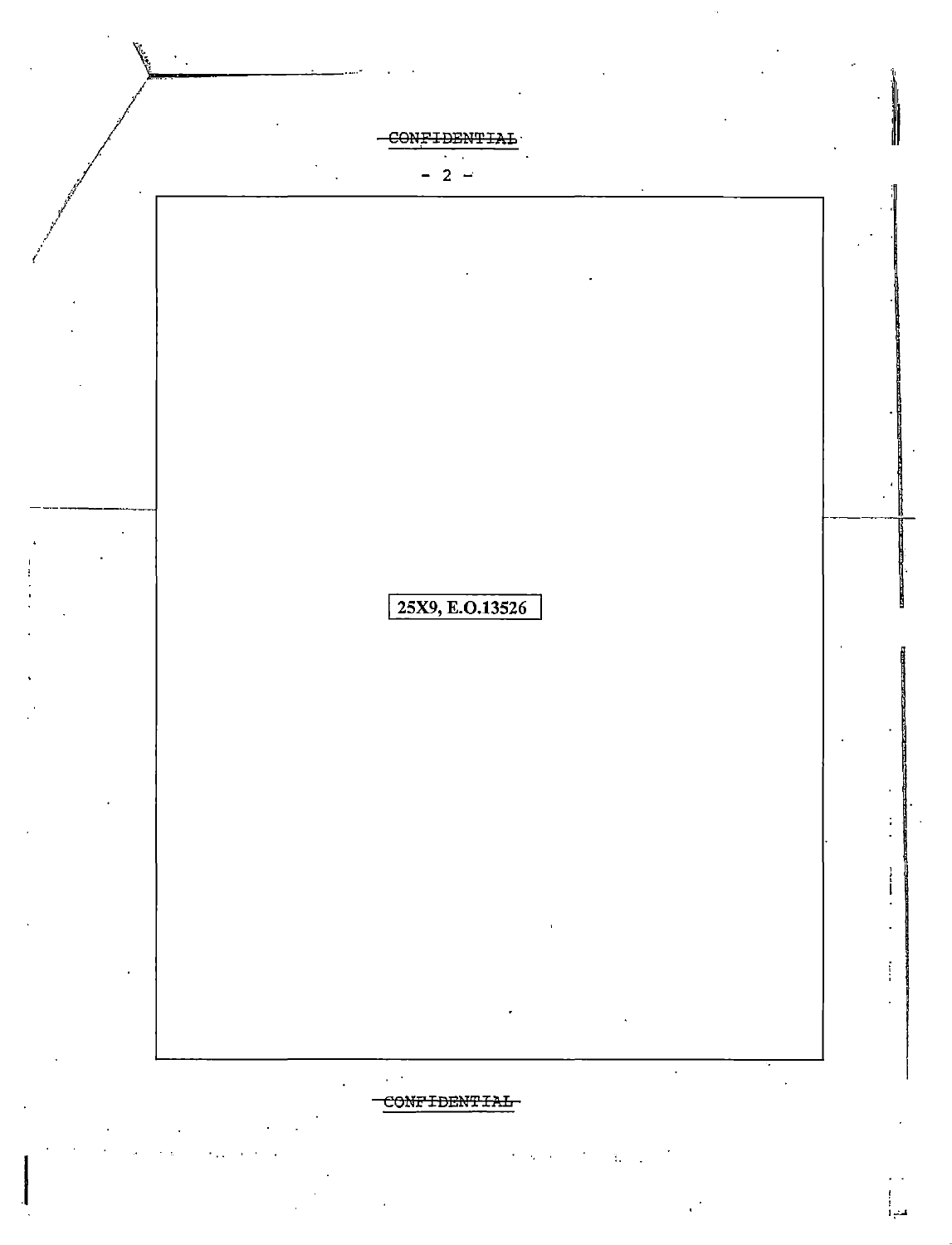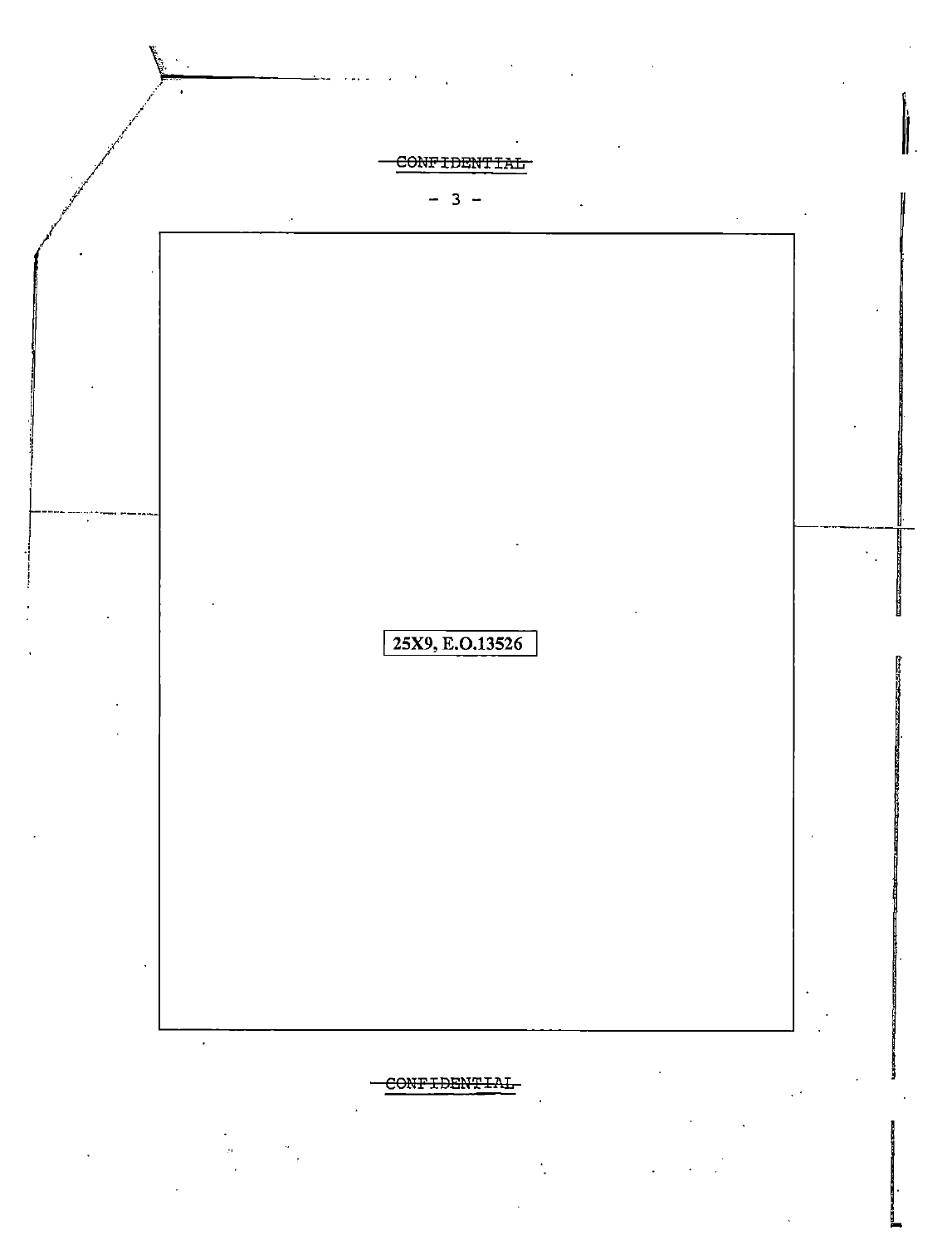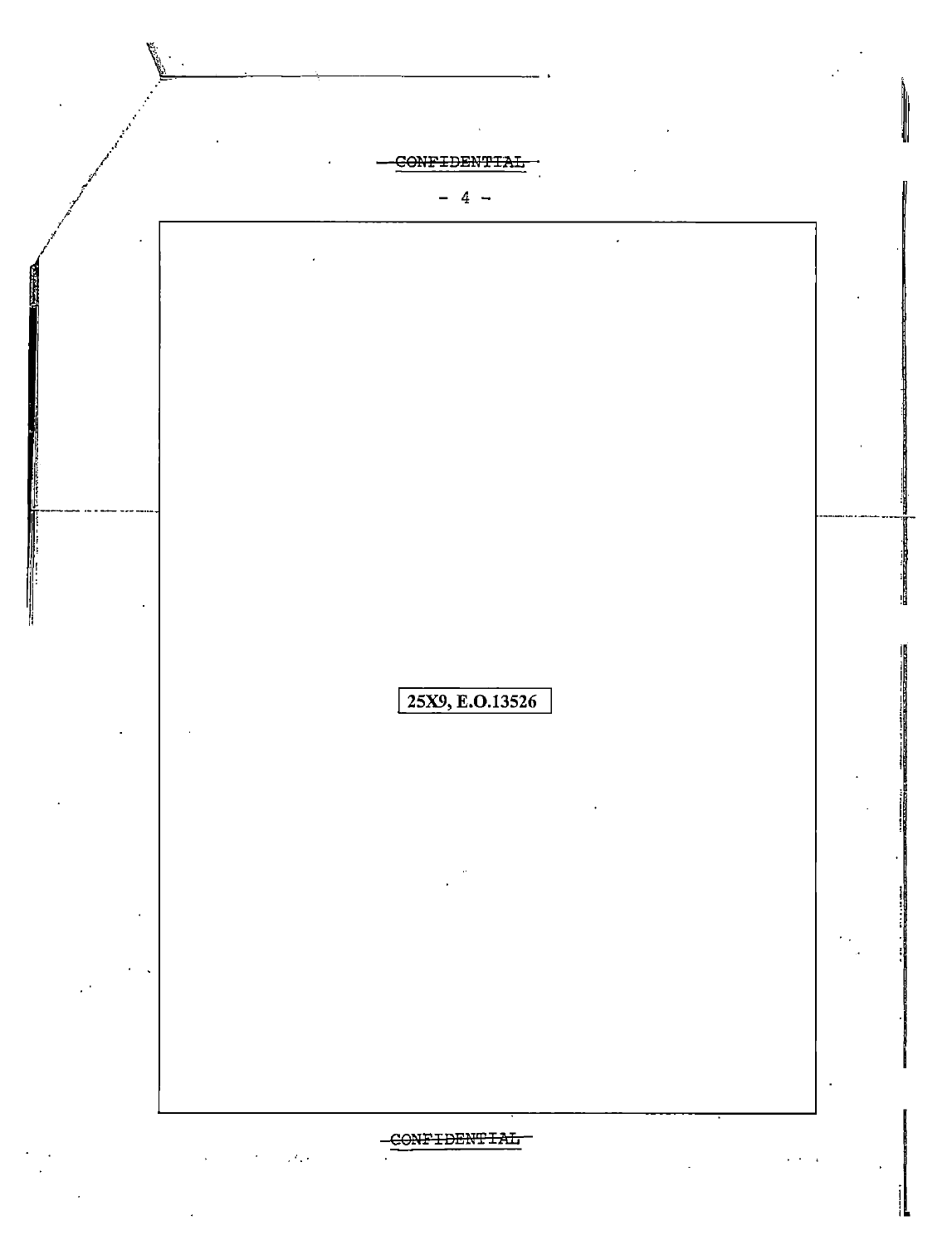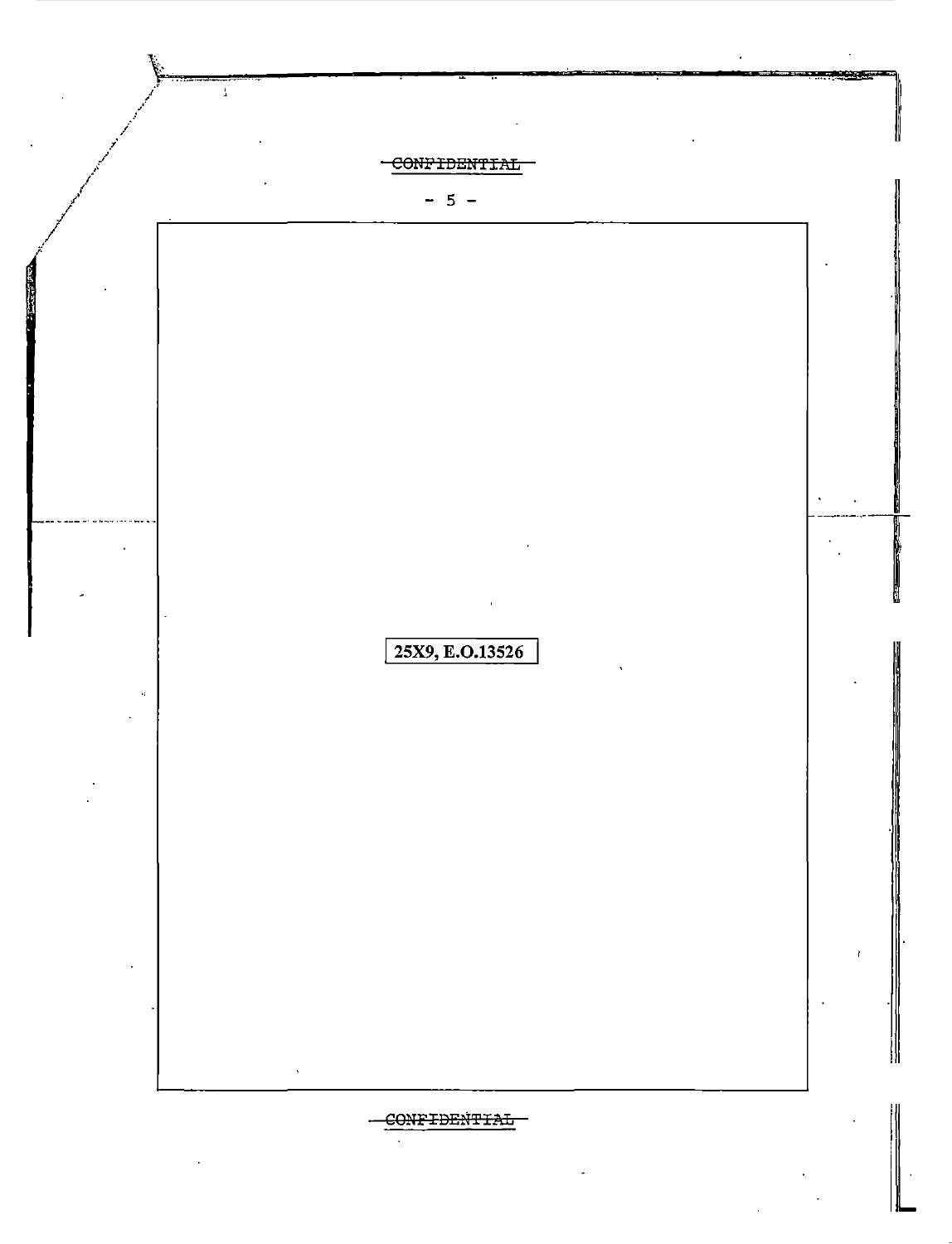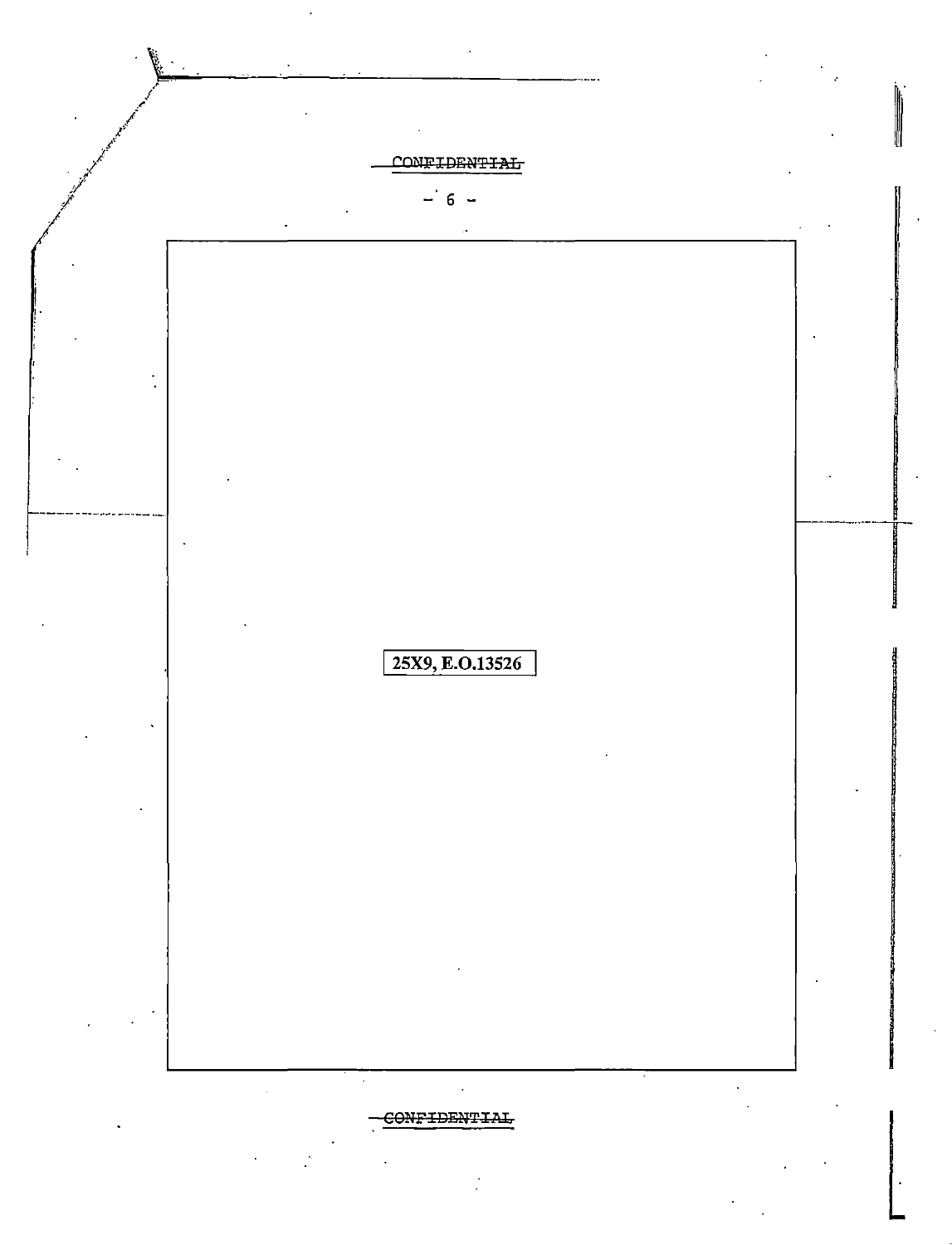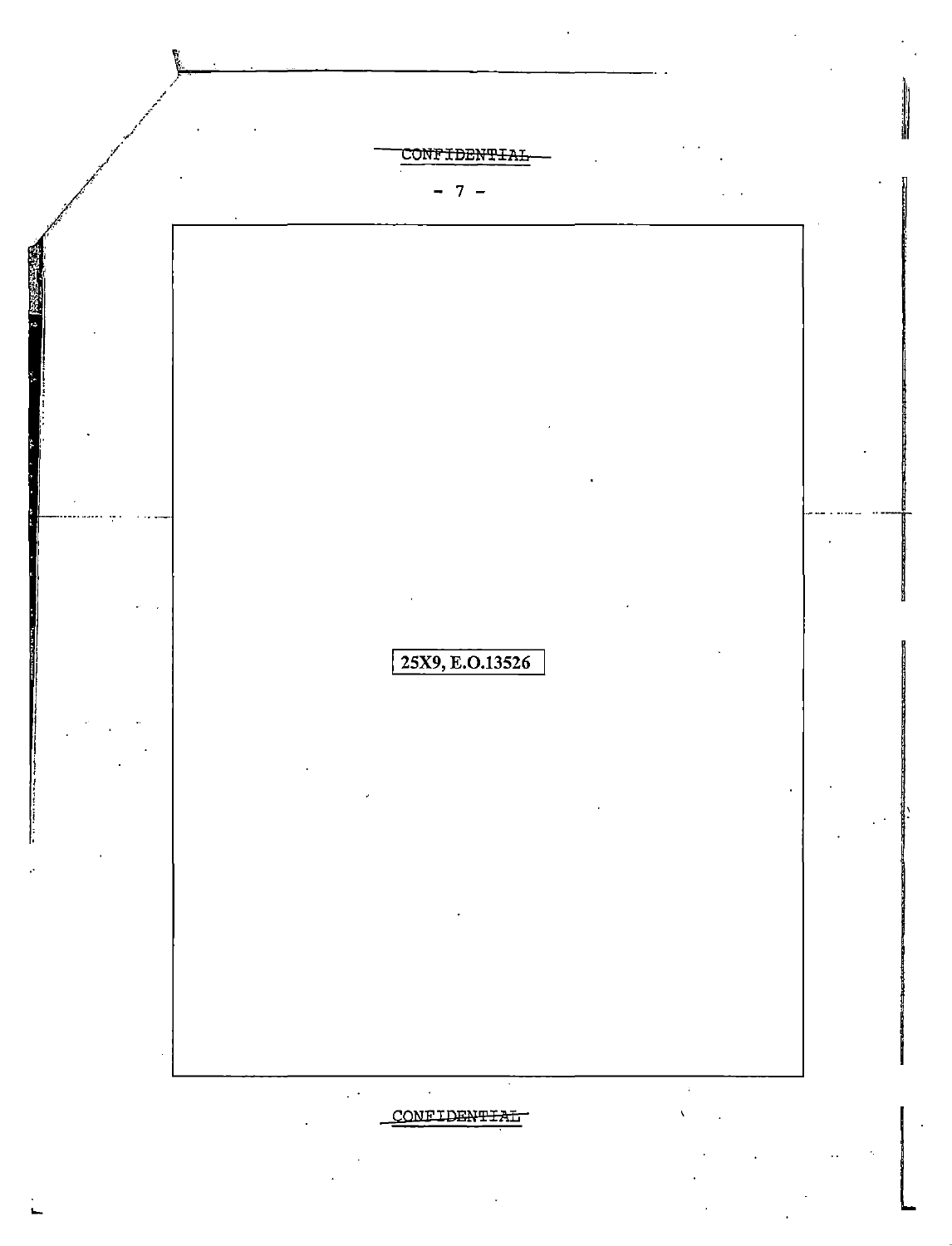

# CONFIDENTIAL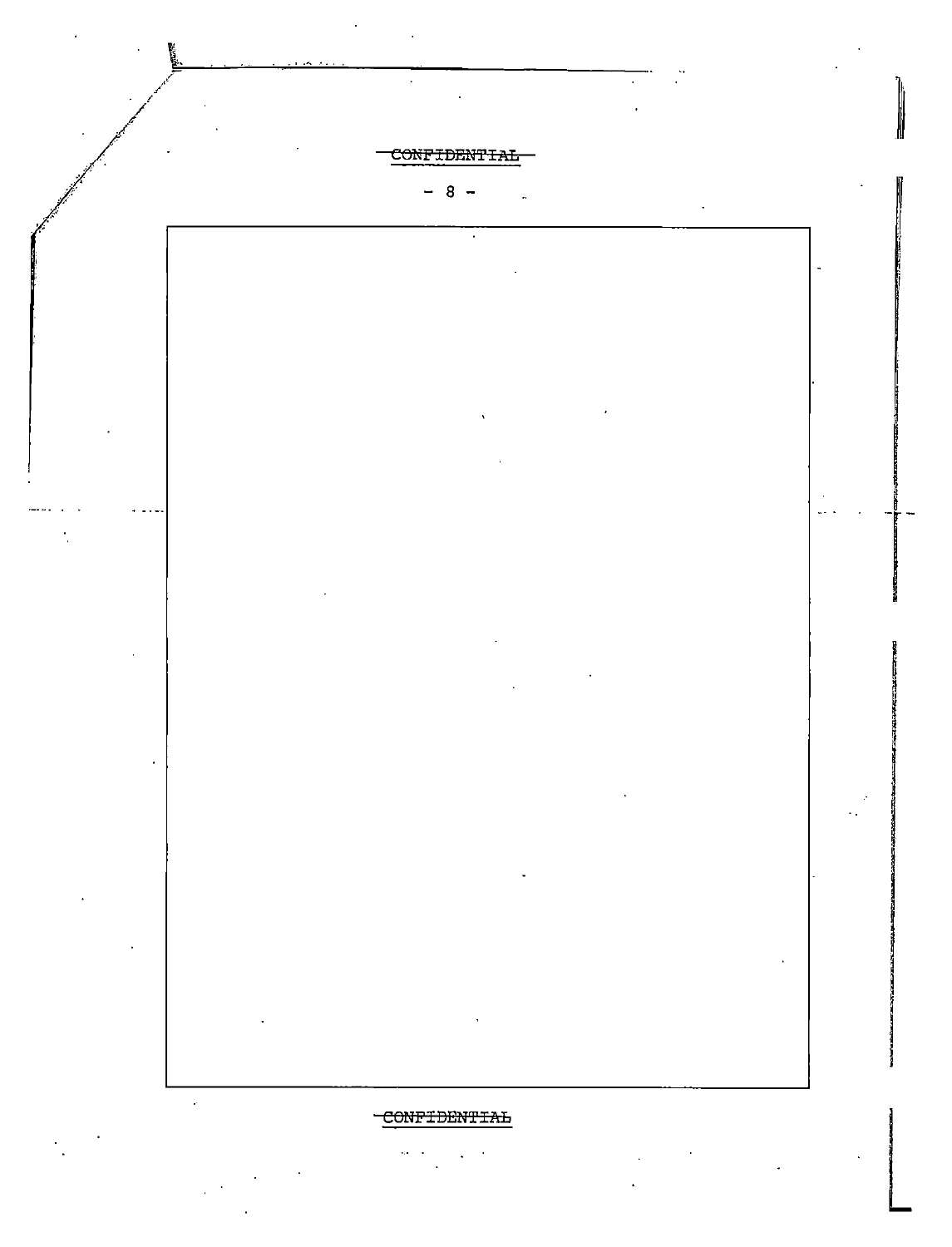|                                            |                            |                                                                       |                          | a shekara wa Tanzania ya Tanzania ya Tanzania ya Tanzania ya Tanzania ya Tanzania ya Tanzania ya Tanzania ya T<br>تحكموا |
|--------------------------------------------|----------------------------|-----------------------------------------------------------------------|--------------------------|--------------------------------------------------------------------------------------------------------------------------|
|                                            |                            |                                                                       |                          |                                                                                                                          |
|                                            |                            |                                                                       |                          |                                                                                                                          |
|                                            |                            |                                                                       |                          |                                                                                                                          |
|                                            |                            |                                                                       |                          |                                                                                                                          |
| CONFIDENTIAL<br>$\overline{\phantom{a}}$   |                            |                                                                       |                          | <b>CNFTDENTIAL</b><br>$\mathbf{I}$<br>$\circ$                                                                            |
| $\bullet$                                  |                            | 25X9, E.O.13526                                                       |                          |                                                                                                                          |
|                                            |                            |                                                                       |                          |                                                                                                                          |
|                                            |                            |                                                                       |                          |                                                                                                                          |
|                                            |                            |                                                                       |                          |                                                                                                                          |
|                                            |                            |                                                                       |                          | $\cdot$                                                                                                                  |
| $\mathcal{L}_{\mathcal{A}}$<br>$\bullet$   |                            |                                                                       |                          |                                                                                                                          |
| $\bullet$<br>$\mathcal{A}^{\mathcal{A}}$ . | $\sim$<br>$\sim$<br>$\sim$ | $\mathcal{A}^{\mathcal{A}}$ and $\mathcal{A}^{\mathcal{A}}$<br>$\sim$ | $\mathbf{A}$ .<br>$\sim$ |                                                                                                                          |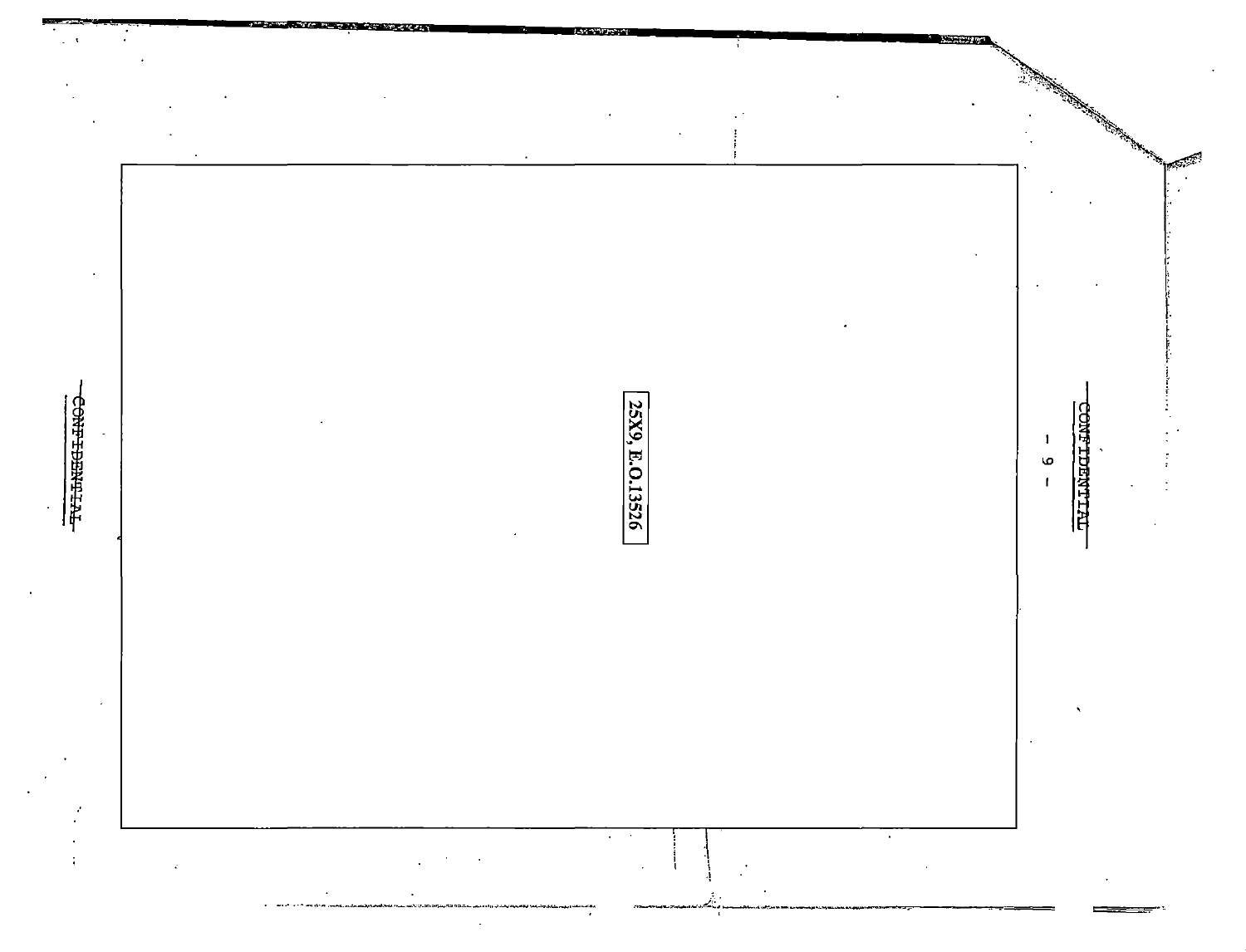IRAN

Over the last thirty years Iran has engaged in a program of rapid economic modernization which has transformed the lives of most citizens and sharply affected the nation's social structure and traditional institutions. The development of representative political institutions. however, did not keep pace with these significant changes. As a consequence, and because of skewed economic priorities, 1978 was marked by serious and often violent demonstrations of popular discontent. During the last quarter of the year the social fabric and the authority of the Iranian Government seriously deteriorated.

Since the end of World War II, the Iranian Government has felt endangered by external threats and subversion.<br>Until roughly 1977 the Government relied on a rigid pattern of controls. These controls were often indiscriminately applied, and violations of human rights by security forces were fairly common-place.

This pattern began to change gradually in recent years and particularly since 1977 as the government undertook some steps toward liberalization. Officially sanctioned torture in prisons apparently ended in early 1977 and later substantial numbers of political prisoners were released. During 1978 the Shah announced a series of steps to offer increased judicial protection to the in-<br>dividual, to lift censorship and to permit more political expression. On August 5, 1978, the Shah announced that free parliamentary elections would be held in 1979.

As unrest continued, government security forces sometimes used extreme violence in attempting to control unarmed demonstrators, arbitrary arrests occurred, and restrictions on many civil and political liberties continued. These tactics contributed to an atmosphere of confrontation and conflict.

The imposition of martial law in September and its accompanying severe controls were both preceded and

 $(549)$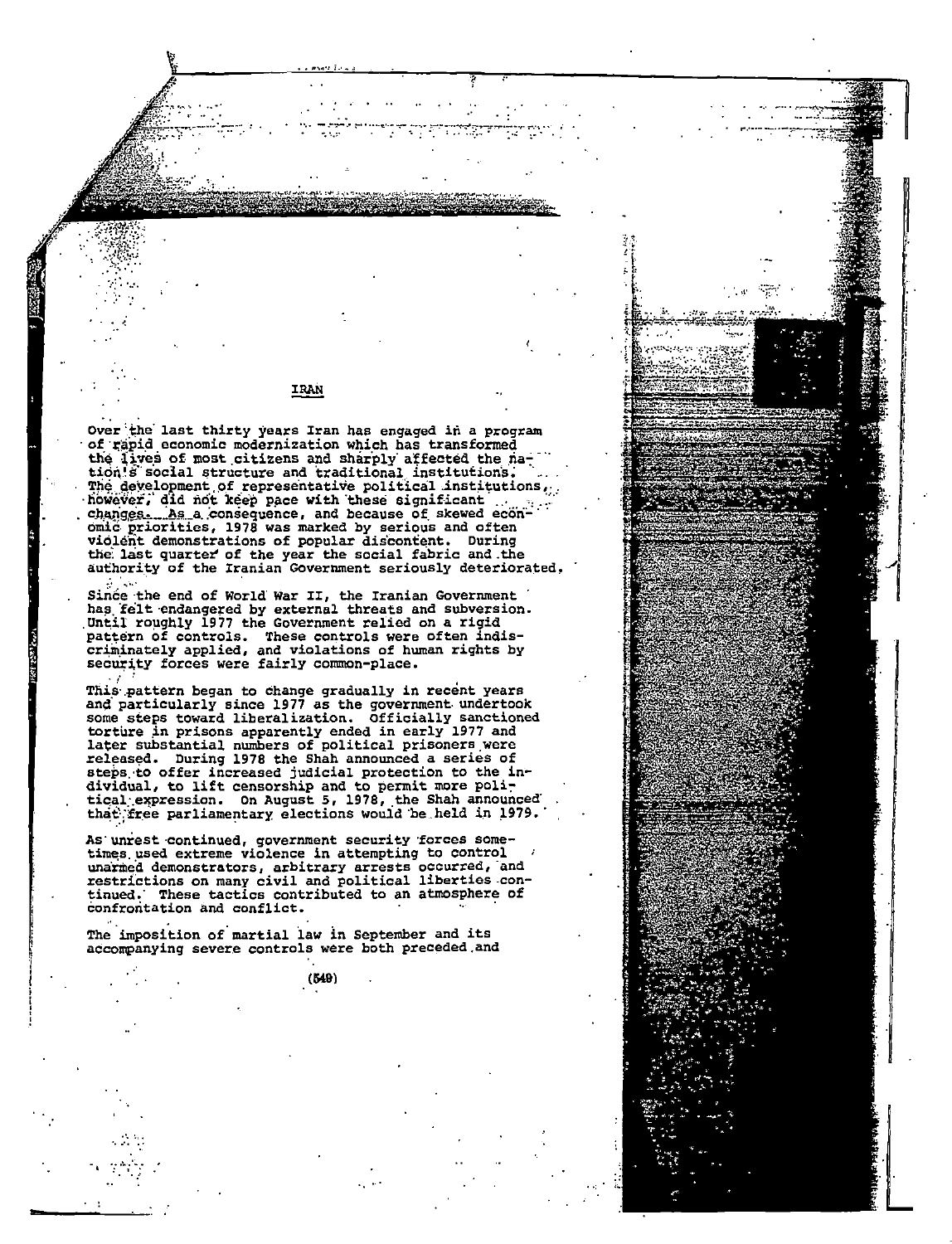......, ......... Iaw controls on all political activity again were enforced, but widespread protests against the regime continued.

These demonstrations were met by armed force as the security organs of the Government sought to ban public protests. Possibly several thousand persons were killed, several times that number injured, and substantial damage was done to property by both pro- and anti-Shah forces. Numerous arrests were made, and there was a recurrence of reports of mistreatment of detainees. and the company of the company

1. Respect for the Integrity of the Person, Including Freedom from:

a. Torture

The Iranian penal code prohibits torture and provides severe penalties for violators. This prohibition, however, was frequently ignored by security forces in the past. Almost two years ago, the Shah announced that torture would no longer be used in the interrogation of prisoners. To the best of the Department of State's . knowledge, its systematic use in prisons ended. Nevertheless credible charges continue that torture is still being used during initial interrogations in police stations, particularly outside Tehran. Amnesty International reported that a mission it sent to Iran in November heard reports of numerous examples of torture used during interrogations and as punishment for political activities. These instances of torture did not appear to have government sanction at a high level, and their occurrence may have reflected an erosion of discipline. Partially in response to these reports of torture, the Government dismissed over thirty senior officials of SAVAK, the secret **Contract** 

b. Cruel, Inhuman or Degrading Treatment or Punishment "

There have been numerous instances of harsh. often brutal treatment by security forces of demonstrators protesting against the Government. On occasion opposition demon-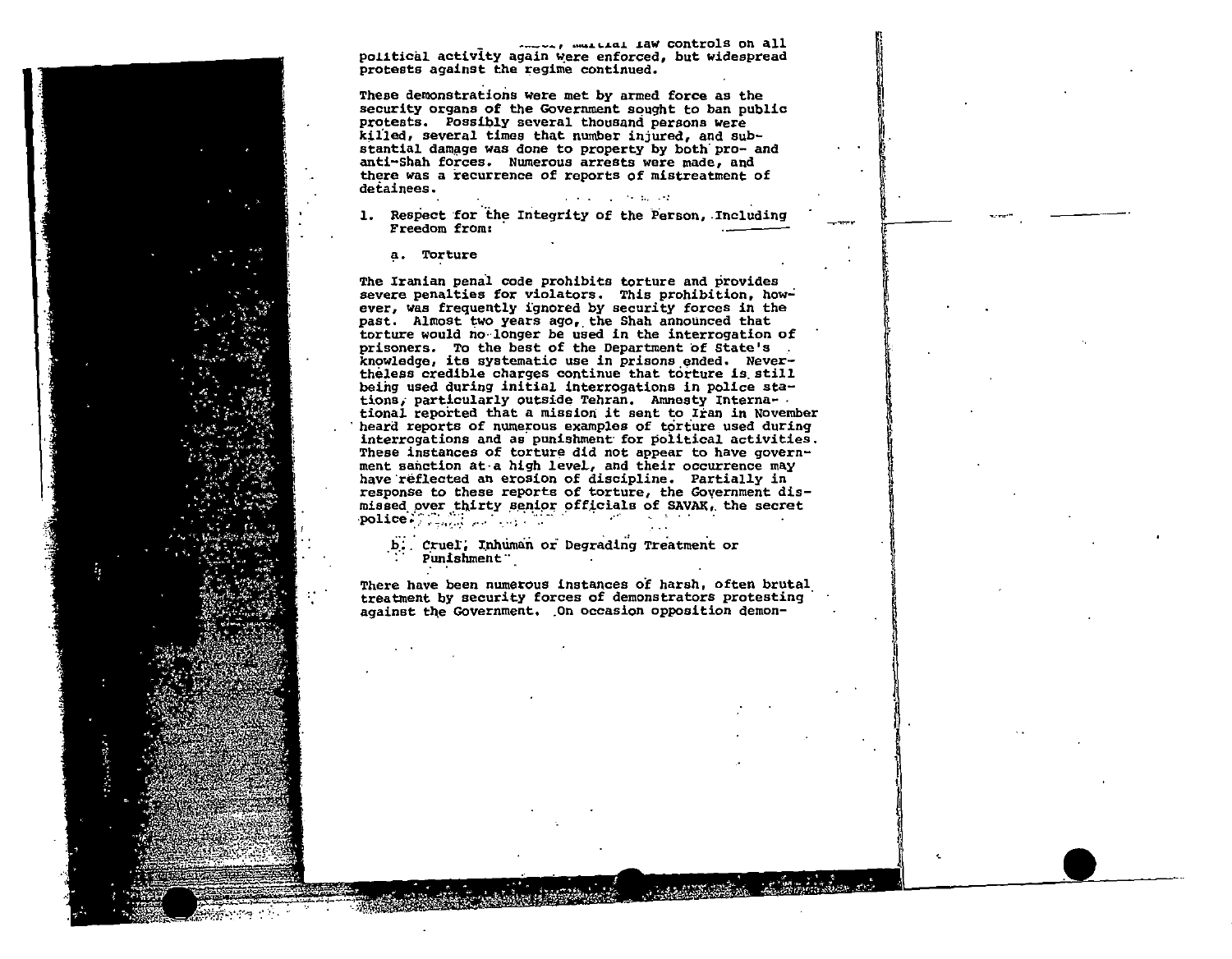strators made violent attacks on SAVAK and police officials. 'These kinds of incidents, which became more frequent at the end of the year, occurred mainly in street clashes between government forces.and opposition supporters. No precise estimate of those killed in such clashes is yet available, rough estimates for 1978 range between one thousand to over seven thousand killed with a substantially higher number of persons injured.

551

The information available to the Department of State re-<br>garding the conditions under which political prisoners<br>are held is scanty. There were reports (some of them based on interviews with several former prisoners) that conditions improved during the year. Nevertheless, in the spring there was an extended strike by persons held in a prison near Tehran, suggesting that conditions are still unsatisfactory. Moreover, Amnesty International, in the report based on its November mission, noted "indiscriminate policy brutality following arrest or detention." This appears to have been often the case.

### c. Arbitrary Arrest or Imprisonment

The series of amnesties which began in 1977 continued through 1976. At the beginning of 1976, an estimated 2,200 state security prisoners remained in jail, some said by the Government to have been involved in crimes of violence. As tensions grew and riots became more frequent, additional large-scale arrests were made; at the same time, there were frequent announcements of the release of prisoners. Following the imposition of martial law in September, warrants for the arrest of 1,000 persons were issued: many of these were withdrawn within a week--by the end of September one hundred of these remained under detention. In December, the Government announced that all political prisoners had been released, with the exception of slightly over 200 persons convicted of crimes of violence. (Private human rights groups believe the number to be significantly higher.) The Government also announced that it was reviewing the files of former political prisoners with a view to granting amnesties and pardons.

Despite the stated intention of the Government to reinforce judicial protection of accused persons, SAVAK

~8·489 0 • *18* • 3(1

 $\int$ t  $\int \cdot$ 

~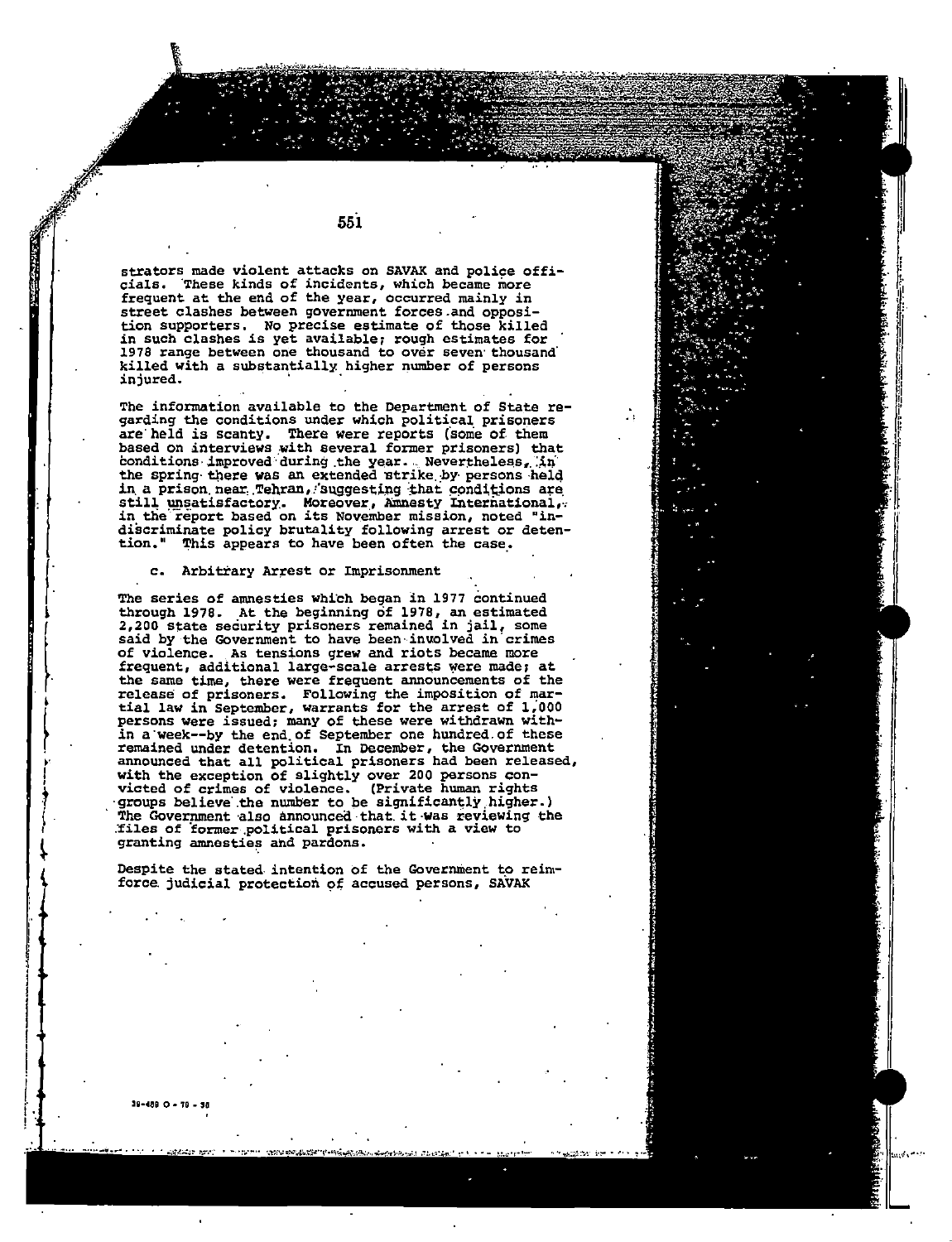still appears to combine the functions of both police and examining magistrate. Detainees have been denied counsel for extended periods and sometimes denied or permitted only minimal contact with family and friends.

## d. Denial of Fair Public Trial

Civil and criminal cases, with the exception of those involving state security, are tried in a civilian court system in which civil rights are fully guaranteed. Persons charged with political and security offenses were until 1978 tried in military courts. The accused had no freedom to choose counsel and the proceedings took place in camera. Early in 1978, the Government *in*  $\frac{1}{2}$ announced reforms which included trials in civilian courts for political offenders and gave greater free-<br>dom in the choice of counsel. While these reforms were not fully implemented, the number of the political defendants tried and subsequently acquitted increased.

The effectiveness of the reforms is open to question, however. In Mahabad during the summer of 1978, 3B"per sons were arrested for political offenses, tried in a .civilian court and acquitted. They were subsequently seized by SAVAK and ordered to stand trial in a mili tary coqrt. Fifteen of those arrested apparently re mained *in* detention at the end of the year. In addi tion, the International League for Human Rights reported tbat its mission to Iran in November had revealed that political offenders continued to be tried by military courts,. the reforms notwithstanding. Moreover, during the strike of oil facilities which occurred during the fall, the Government announced that striking workers who refused to return to work would be charged with' sabotage and tried before a "special tribunal"; this sabotage and tried before a<br>was, in fact, not done.

*:•.t·* ··~~·*.•* :~ Iri~~·~~~·~ ~.;~ ·~~ -H~ine···':·;, .. :. =:.~;. ~. ·~ .· .<sup>~</sup>

Iran's constitutional law of 1907 prohibits forced entry of a house and dwelling except in accordance with legal .safeguards. In normal practice, police must apply to a sareguarus. In hormal practice, police must apply to a<br>local magistrate for a warrant if they wish to search a home.

552

الخارجين المتجار استجارته المحاوضة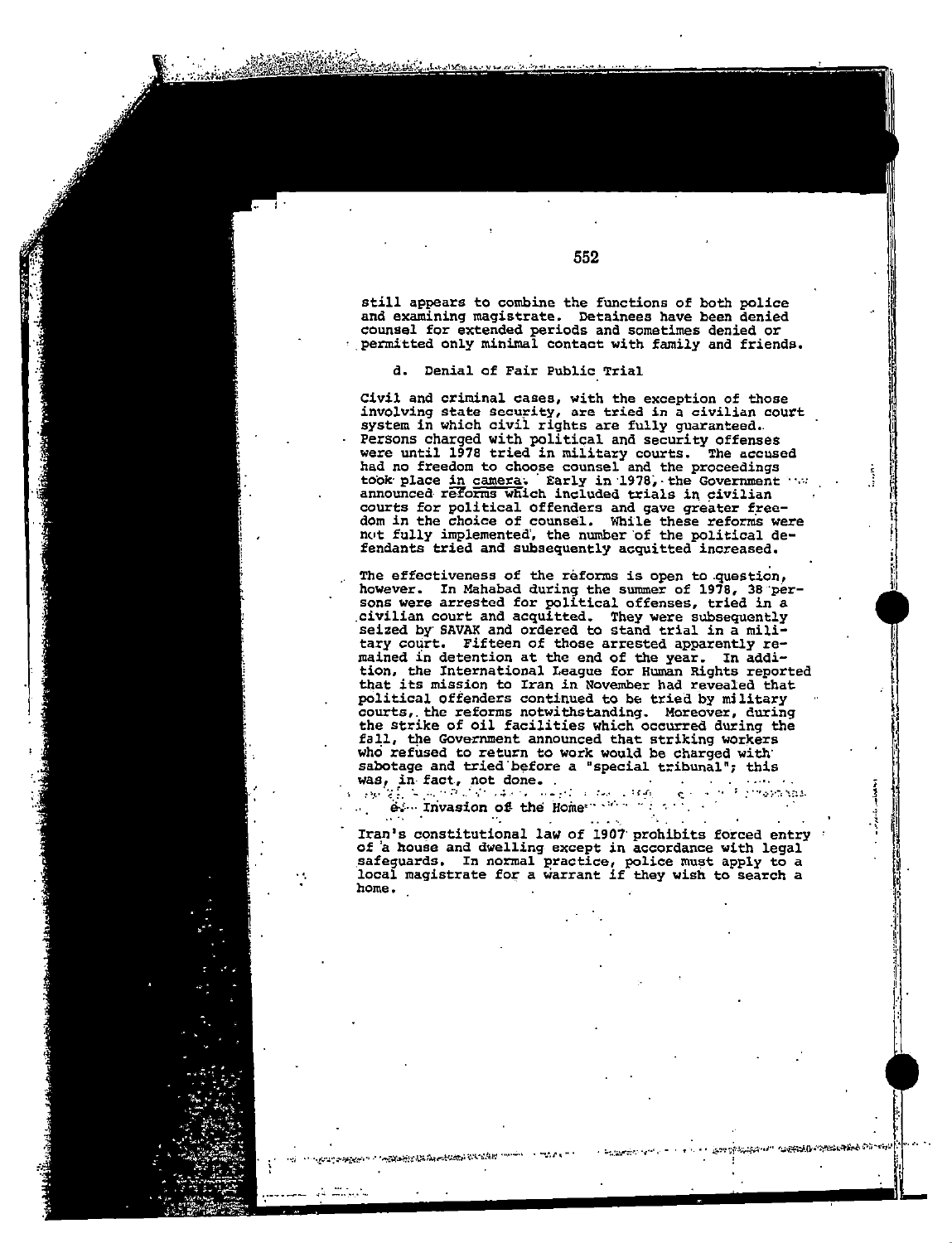Security elements in some instances entered homes withpout a warrant. In May, for example, Iranian soldiers<br>forced their way into a religious leader's home and killed two persons seeking refuge there. The Govern-<br>ment immediately apoligized for this action and asserted<br>that it was carried out by inexperienced troops who were disciplined for their misconduct.

Earlier in 1978, bombs were placed outside the homes of dissident leaders and several were beaten or threatened with violence. While the malefactors were never identified, they were suspected to be linked to the security police. The Government charged, in turn, that a sizeable. number of homes and businesses were bombed during the year by oppositionists. We have  $\mathbb{R}^n$  and  $\mathbb{R}^n$ أخراجهم والمراجي

2. Governmental Policies Relating to the Fulfillment of Such Vital Needs as Food, Shelter, Health Care and Education

For more than two decades the Iranian Government has emphasized programs designed to fulfill the economic and social needs of the Iranian people. Large scale economic. and social development plans have been pursued since the early 1960s, but the major impetus to development has<br>come since 1973 when the dramatic increase in oil prices enabled the Government to invest more heavily in developmental activities. The Government has allocated<br>two-thirds of budgetary outlays to economic development and social welfare programs. Per capita income had reached about \$2,400 by the beginning of 1978. The<br>major land reform program begun in the 1960s ended Iran's feudal land tenure system. Health services have been extended to rural areas and serious efforts to reduce illiteracy have been undertaken. Life expectancy has been raised from 41 to 53 years.

The failure of the achievements to date to meet the needs and expections of Iran's people has contributed materially to the strife which marked much of 1978. When emphasis was placed on industrialization, agricultural development lagged. The disparity between urban and rural income widened from 2:1 in 1959 to 3:1 in 1972. The population of Iran's cities has grown too swiftly for available housing and services. Income distribution is unbalanced; the most

n kiptogref ni forsatstandet staten i 1970.

553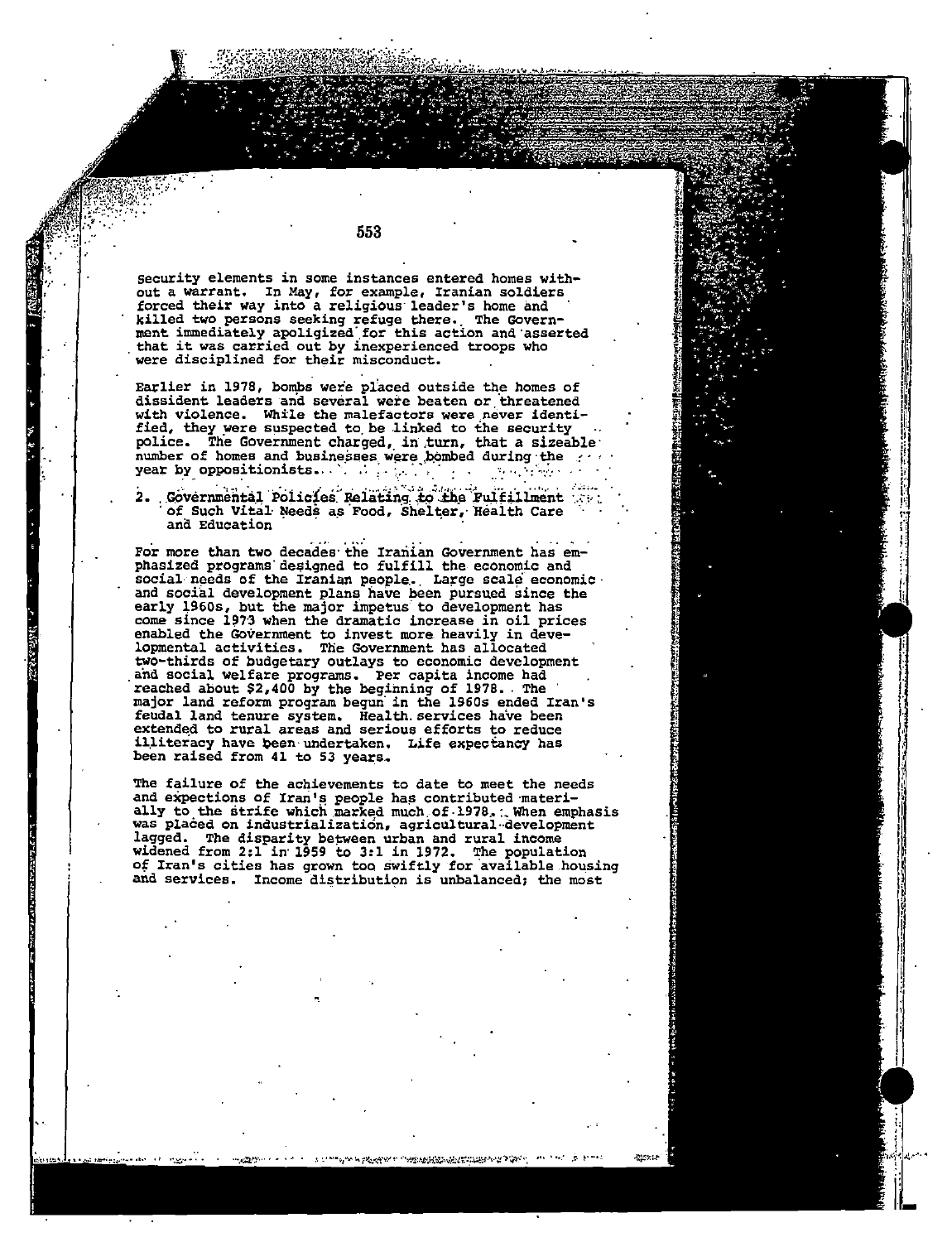prosperous twenty percent of the population received 63.5 percent of income in 1975, up from 57.5 in 1972; the share of the middle forty percent decreased from<br>31 percent in 1972 to 25.5 in 1975; and that of the poorest forty percent decreased from 11.5 to eleven percent. As the Congressional Research Service pointed<br>out in a July 1978 study:

a)

D. ē٤

a.

pi

ni

أه  $\frac{1}{t}$ 

cü  $\mathbf{P}^{\mathrm{u}}$ 

'all

si

RÍ

C,

-<br>\*\*\*กรุงโรเซียมันต์ตัว กลัว

"While Government revenues and expenditures, real net national income, and capital formation have increased considerably, growth has not been balanced, waste has been extensive and the physical and social infrastruc-<br>ture has lagged behind objectives. Middle and low cost housing has been in short supply, and housing objectives<br>have remained far from being met. It had been hoped that Iran's incipient inflation could be arrested during 1975-1978 with price controls and fixed profit margins, but shortages and an accompanying black market developed."

Inequities in wealth, income and opportunity have alienated youth and the intelligentsia. Corruption has done as much as any other factor to erode the accomplishments of development. Many Iranians believe that it has been<br>widespread, reaching into the highest levels of the Government. There have been arrests of former cabinet ministers. The impact of corruption charges led the Shah to issue a code of conduct for the royal family which banned their involvement in any business or charity

R. Respect for Civil and Political Liberties, Including:

Freedom of Thought, Speech, Press, Religion a. and Assembly

Iranian law prohibits the advocacy of communism, attacks on the monarchy or the basic tenets of the political system and the advocacy of violence; The interpretations given by the authorities concerning what constitutes violations of these prohibitions have in most<br>instances limited freedom of speech, press and assembly. In 1978, however, the Government periodically permitted critical comment in pamphlets, at public gatherings, in the media and in Parliament.

enezo terrentzi

554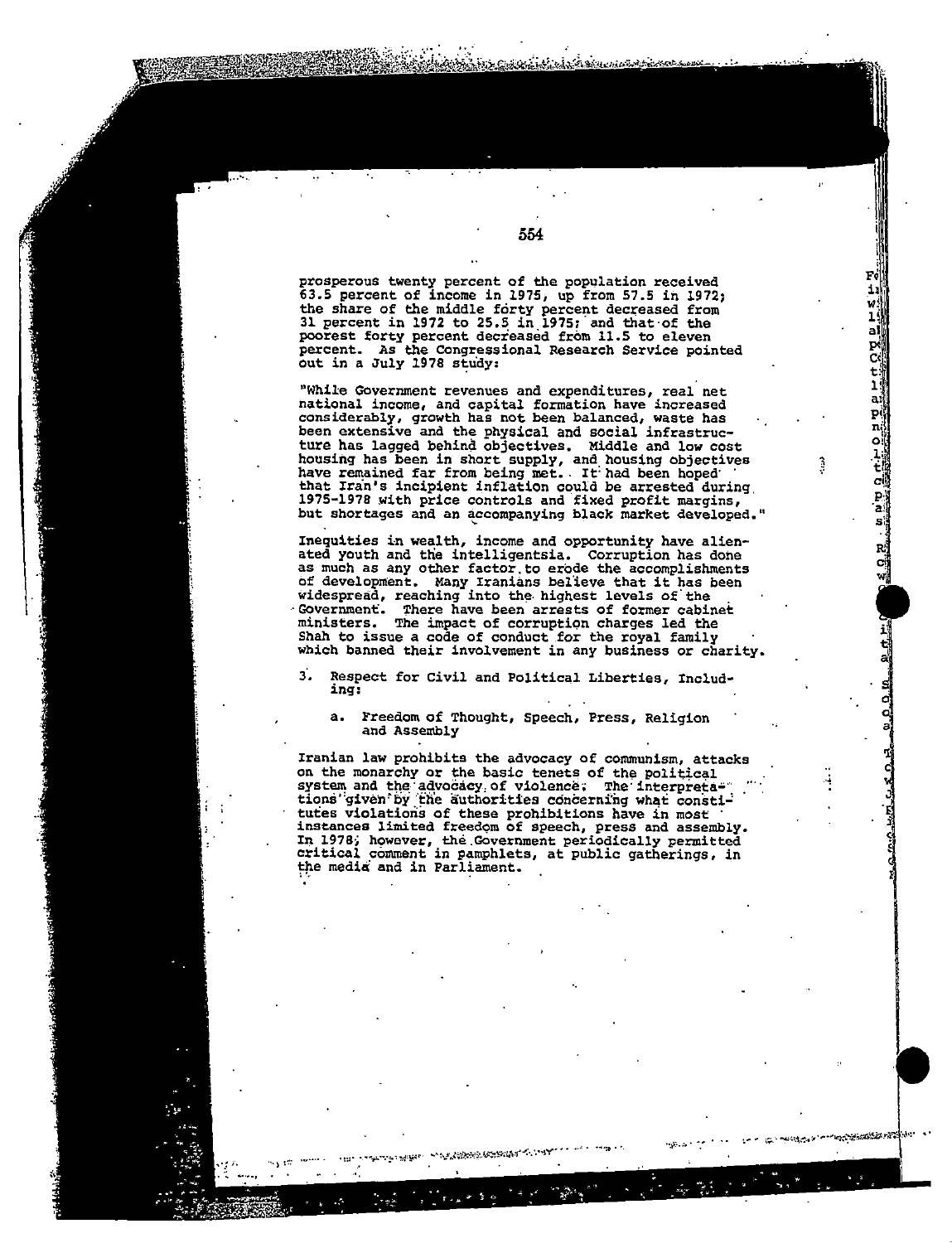Foreign language publications espousing many viewpoints, including some critical of Iran and the Shah, circulate widely. Domestic newspapers and journals were, until 1978, controlled closely by the restrictions noted above and received governmental guidance on foreign policy and security matters. While criticism of the Constitution, the monarchy and the "Shah-People Revolution" remained proscribed, the press through much of<br>1978 was permitted greater latitude to print articles<br>and editorials critical of the Government. After a period of freedom, restrictions on newspapers and journals were tightened immediately following the imposition of martial law in September. Controls were later re-<br>laxed again. However, with the appointment of the military Government in November and the imposition of new. controls over the press, journalists and other newspaper employees refused to work. Thus, during November and December, the regular Iranian press was effectively shut down.

lced

bst ives

<sup>'</sup>ring

∶ped."

hs.

ien-

ents

arity.

**one** 

een

. et

٦-

acks

こころにはくちゃんしゅう

555

Radio and television are government-owned and governmentcontrolled. However, during the course of 1978, they were allowed to broadcast comment critical of the Government; for instance, they aired the Parliamentary debate in September which was highlighted by severe criticism against the Government. When efforts to re-<br>impose tighter control were made in November, staff at the radio and television facilities struck rather than accept censorship.

Strikes in Iran are illegal, but a substantial number of wildcat walkouts occurred, and in the last quarter of 1978 much of the country was paralyzed by strikes in all sectors.

The Shi'a sect of Islam predominates in Iran, but the country has had a long history of religious toleration which has allowed such religious minorities as Christians, Jews, Zoroastrians and members of the Baha'i sect to practice their beliefs. One consequence of the strife in 1978 has been pressure from conservative Shi'a religious leaders against Baha'is, who are viewed by the Shi'as as heretics. As a result of this pressure, the Government removed several of its officials who are Baha'is. There have been instances of personal assaults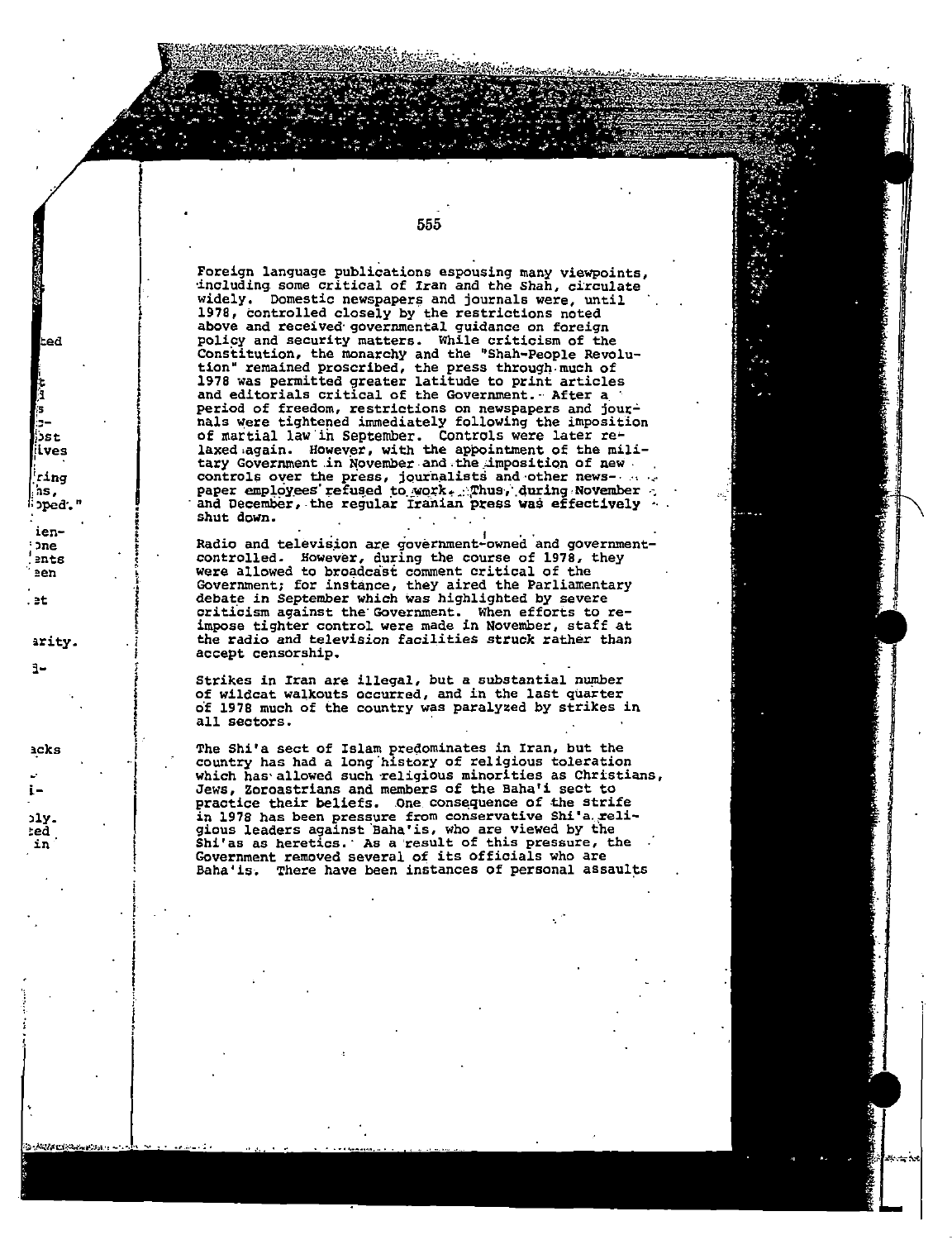against Baha'is by mobs, especially in Shiraz. Other minorities continue to enjoy official protection and toleration, but they fear persecution under conditions of disorder.

Women benefited from the Government's social and educational policies during the last two decades. More-<br>over, in the past few years several high-level women's committees were formed to design and implement programs which would further women's rights in Iran. In the fall of 1978 these councils were abolished. Women's rights thus received a setback.

Restrictions on the right of assembly have been applied. to persons seen by the Iranian authorities as advocating subversion, violence or Communist doctrines. These restrictions have been particularly tight on university campuses and have led periodically to clashes between<br>security forces and student and other dissidents. The growth of popular discontent during 1978, however, made it virtually impossible for the Government and its security forces to prevent, much less control, unauthorized assemblies.

Freedom of Movement Within the Country, Foreign b. Travel and Emigration

The large majority of Iranians have normally enjoyed extensive freedom of movement within Iran and abroad. Some members of the opposition, however, perhaps as many as one hundred, were required to remain in villages and other points remote from their homes. The Government has on occasion denied passports to persons whom it suspected would, while abroad, engage in anti-government activities.

During 1978, a few opposition figures were denied exit (1) permits, but others were free to leave; several in the latter group visited the United States and countries in Europe where they publicly criticized the Iranian. Government. ÷

The ability of the average citizen to travel abroad was restricted only by his or her ability to pay a \$350 exit tax and, in the case of wives and children under 18, the need to obtain permission from the husband or father.

With San Barbara and Mar

ranggunaan muagasang sis

 $\omega_{\rm eff}$  and  $\omega_{\rm eff}$ 

.<br>د لاه

556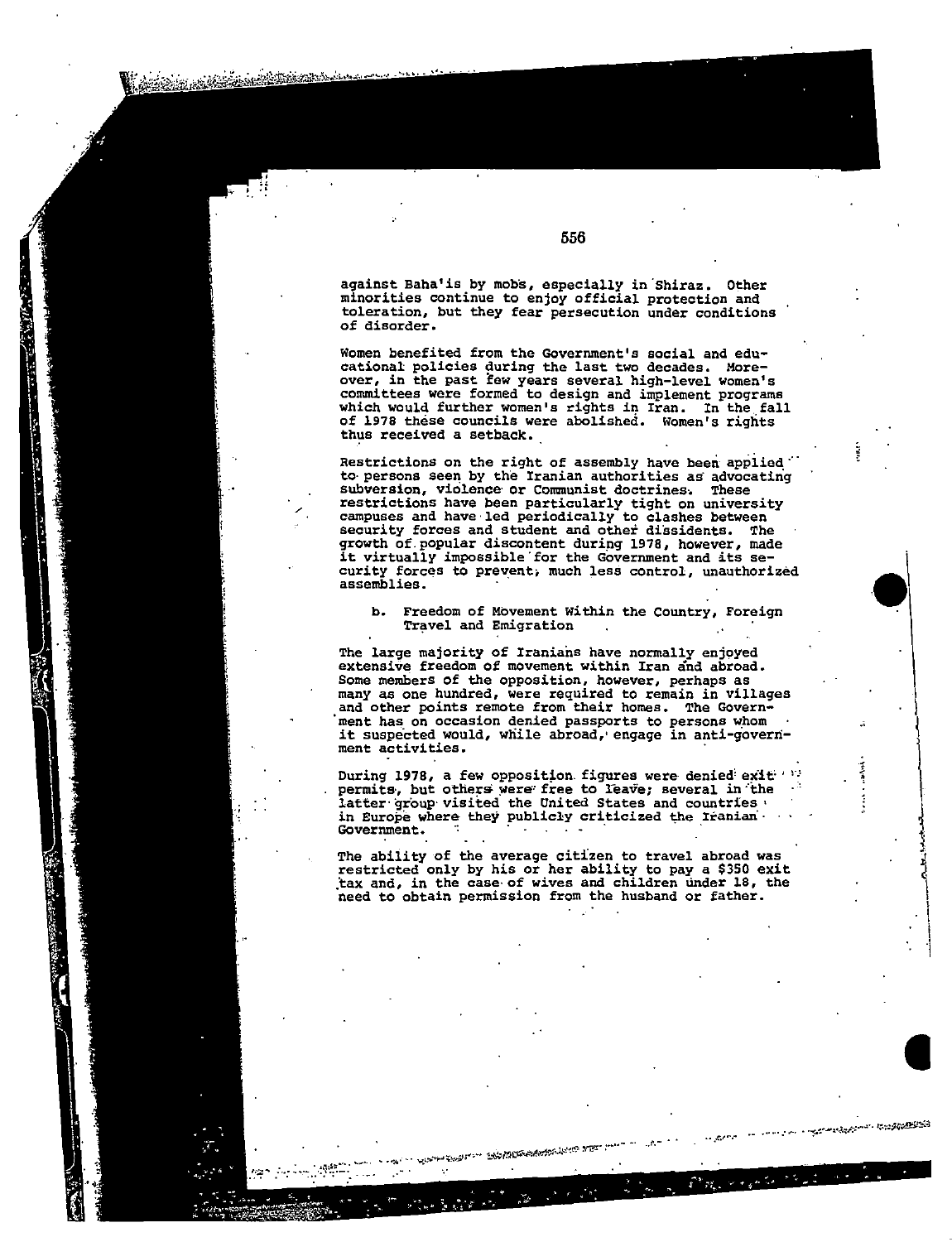557

This latter provision of law reflects the strong influence of Islamic culture in Iran.

Iranian law does not provide for emigration. However, Iranians who acquire citizenship in another country without previously informing the Government of Iran may apply to the Government for recognition of their new citizenship status. Such.applications are usually ap proved. Also, Iranian citizens over 25 years old who have completed their military obligations may apply for a renunciation of citizenship, which requires the approval of the Cpuncil of Minlsters.

c. Freedom to Participate in the Political Process

Since 1906 Iran has operated under a Constitution which establishes the monarch as chief of state. Iran has a bicameral legislature; the members of the Lower House, the Majlis, are elected by full adult suffrage as are<br>one-half of the members of the Senate; the remaining one-half are chosen by the Shah. Candidates for office have, in the past, generally been permitted to run for have, in the past, generally been permitted to run for election only if officially approved by the Government.

In 1976, a single political party (Resurgence), encompassing all Iranians, was created by fiat and until 1978 was the Only political· party permitted to operate. The Resurgence Party was seen as a means to mobilize support for the Government's development and modernization programs. In August, the Shah, in the face of growing unrest, lifted the prohibition on other political parties. The formation of thirty new political groups was immediately announced; over one hundred were<br>eventually announced. The imposition of martial law<br>in September, however, curtailed formal party activities.

Government Attitude and Record Regarding Inter national and Non-Governmental Investigation of . Alleged Violations of Human Rights

The Iranian Government cooperated during the year with the International Committee of the Red Cross and the International Commission of Jurists, both of which sent representatives to Iran to inquire into human rights conditions. The Government has not exhibited the same .

**SASSANGELAS**